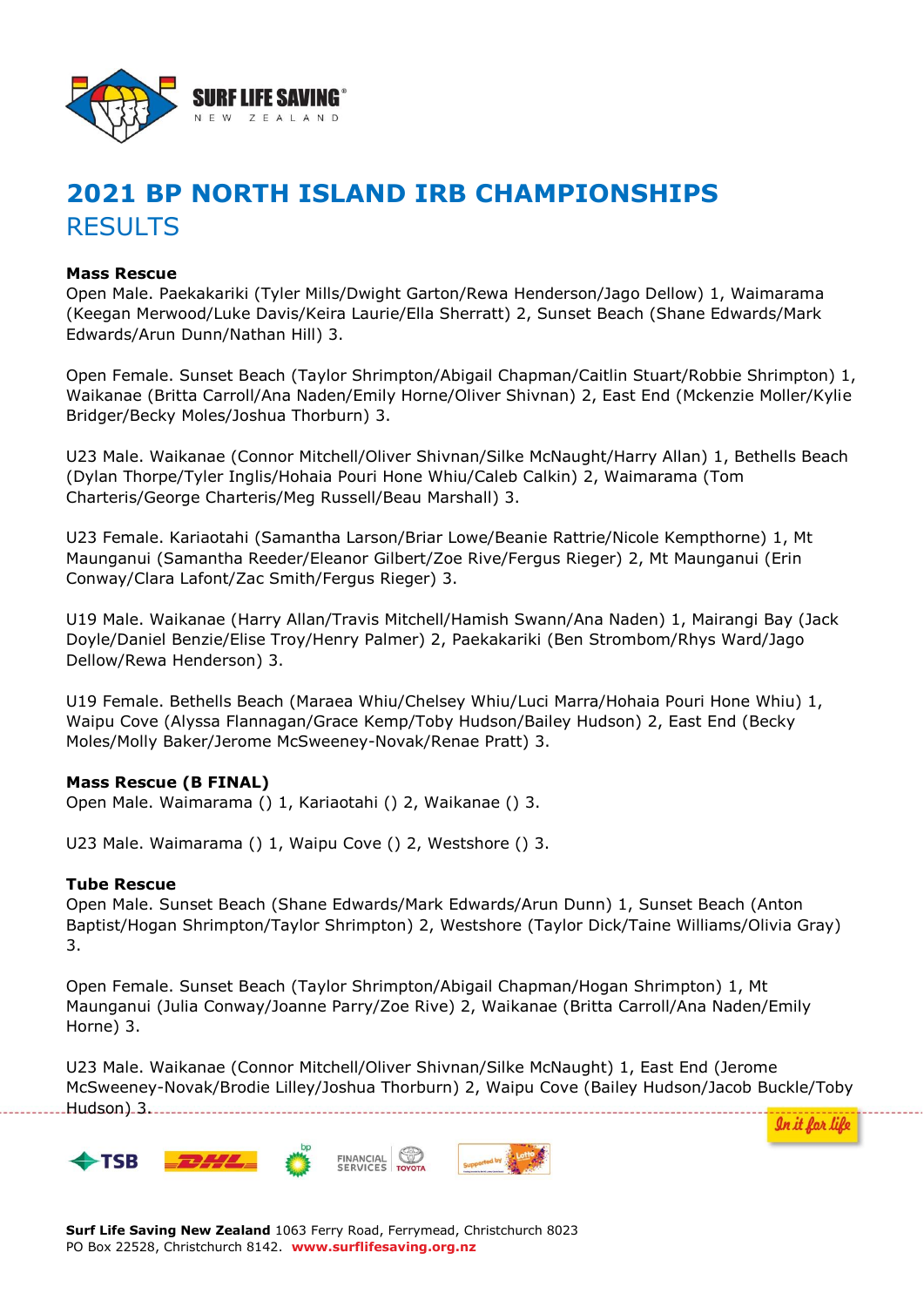U23 Female. Sumner (Jessica Larson/Lucy Van Berlo/Kate Suter) 1, Mt Maunganui (Samantha Reeder/Eleanor Gilbert/Zoe Rive) 2, Kariaotahi (Samantha Larson/Briar Lowe/Beanie Rattrie) 3.

U19 Male. Mairangi Bay (Jack Doyle/Daniel Benzie/Brady Campbell) 1, Bethells Beach (Luci Marra/Kael Mead/James Donovan) 2, Opunake (Caleb Lawn/Samuel Drought/Lucy Midgley) 3.

U19 Female. Mairangi Bay (Elise Troy/Terri Warner/Brady Campbell) 1, Waipu Cove (Emily Stolwerk/Georgia McKay/Jacob Buckle) 2, Sunset Beach (Emily Tusa/Kimberley Cruickshank/Arun Dunn) 3.

# **Tube Rescue (B FINAL)**

Open Male. Waimarama () 1, Waimarama () 2.

U23 Male. Waikanae () 1, Karioitahi SLSC () 2, Pauanui () 3.

U19 Male. Waihi Beach LGS () 1, Kariaotahi () 2.

## **Assembly Rescue**

Open Male. Paekakariki (Tyler Mills/Dwight Garton/Jago Dellow) 1, Sunset Beach (Shane Edwards/Mark Edwards/Arun Dunn) 2, Sunset Beach (Anton Baptist/Hogan Shrimpton/Noah Burrows) 3.

Open Female. Sunset Beach (Taylor Shrimpton/Abigail Chapman/Robbie Shrimpton) 1, Waikanae (Britta Carroll/Ana Naden/Emily Horne) 2, East End (Mckenzie Moller/Kylie Bridger/Becky Moles) 3.

U23 Male. Waikanae (Connor Mitchell/Oliver Shivnan/Silke McNaught) 1, East End (Reef Robinson/William Luff/Renae Pratt) 2, Sunset Beach (Judd Redmond/Jhett Hunt/Ellie Wilcox) 3.

U23 Female. Sumner (Jessica Larson/Lucy Van Berlo/Kate Suter) 1, Kariaotahi (Samantha Larson/Briar Lowe/Beanie Rattrie) 2, Mt Maunganui (Samantha Reeder/Eleanor Gilbert/Zoe Rive) 3.

U19 Male. Waikanae (Harry Allan/Travis Mitchell/Hamish Swann) 1, Mairangi Bay (Jack Doyle/Daniel Benzie/Henry Palmer) 2, Opunake (Caleb Lawn/Samuel Drought/Liam Drought) 3.

U19 Female. Bethells Beach (Maraea Whiu/Chelsey Whiu/Hohaia Pouri Hone Whiu) 1, Waipu Cove (Alyssa Flannagan/Grace Kemp/Toby Hudson) 2, Mairangi Bay (Terri Warner/Elise Troy/Karearea Shepherd) 3.

# **Assembly Rescue (B FINAL)**

Open Male. Paekakariki () 1, Waikanae () 2, Sumner () 3.

U23 Male. Waimarama () 1, Bethells Beach () 2, Waipu Cove () 3.

U19 Male. Paekakariki () 1, East End () 2.

## **Single Rescue**

Open Male. Waimarama (Keegan Merwood/Luke Davis/Keira Laurie) 1, Paekakariki (Tyler Mills/Dwight Garton/Jago Dellow) 2, Sunset Beach (Shane Edwards/Mark Edwards/Arun Dunn) 3.

Open Female. Sunset Beach (Taylor Shrimpton/Abigail Chapman/Robbie Shrimpton) 1, Waikanae (Britta Carroll/Ana Naden/Emily Horne) 2, East End (Mckenzie Moller/Kylie Bridger/Becky Moles) 3.

U23 Male. Waikanae (Connor Mitchell/Oliver Shivnan/Silke McNaught) 1, East End (Reef Robinson/William Luff/Renae Pratt) 2, Sunset Beach (Judd Redmond/Jhett Hunt/Ellie Wilcox) 3.